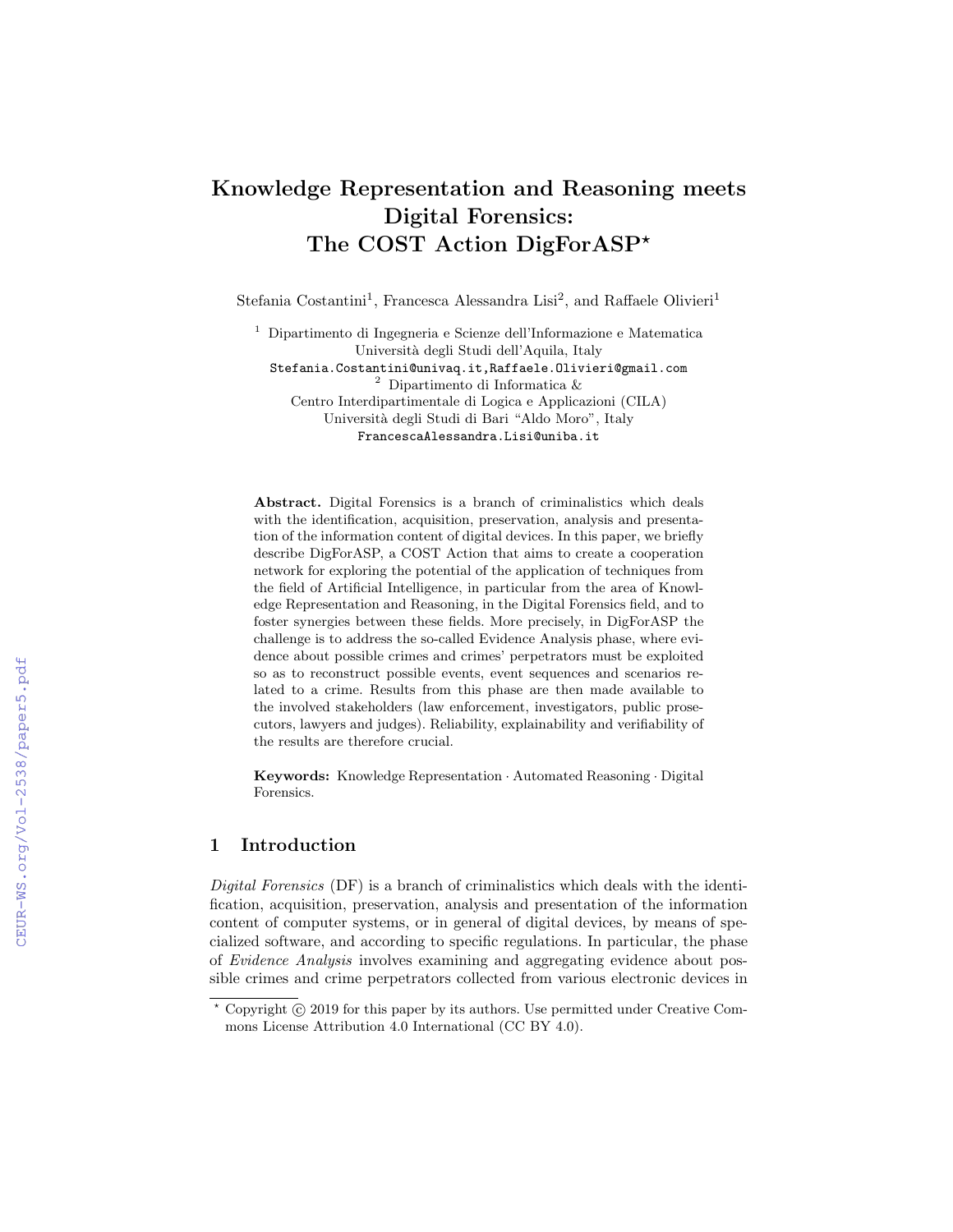#### 2 S. Costantini et al.

order to reconstruct events, event sequences and scenarios related to a crime. Evidence Analysis results are made available to law enforcement, investigators, intelligence agencies, public prosecutors, lawyers and judges.

Started in September 2018, the COST Action "Digital forensics: evidence analysis via intelligent systems and practices"  $(DigForASP)^3$  aims at creating a research infrastructure for the application of Artificial Intelligence (AI), together with other complementary areas, in the field of Digital Forensics. DigForASP constitutes a timely challenge for both areas: DF and AI. From the AI perspective, the proposed research infrastructure will foster the development of new theoretical results, methods and techniques that will contribute in the long term to the development of new software tools that will rely on a complex combination of concepts and results from different areas of Knowledge Representation (KR) and Automated Reasoning (AR) such as diagnosis, causal explanation, temporal reasoning about actions, epistemic reasoning, the treatment of incomplete knowledge, deontic and legal reasoning, inductive learning and formal concept analysis, which will be complemented by other ones needed for the purpose of the Action. At the same time, the application of (intelligent) automated tools to DF - capable of reliable and exhaustive exploration of evidence, and with a level of analysis that goes beyond the scope of human observation and in time - will constitute a breakthrough that will have a direct impact on the practical investigation of crime scenarios.

To meet the challenge, the Action has built a network composed of researchers and engineers from the AI field together with DF experts belonging to Government Institutions and NGOs alongside scholars from the field of Information and Communication Technologies (ICT) and Law as well as social scientists, criminologists and philosophers (the latter for the ethical issues). The network is carrying out a set of activities and building resources to promote interaction, exchange and cooperation between these different areas. It is enabling computer scientists to understand the main issues and open problems of DF, especially Evidence Analysis, and it is helping to promote the exploitation of AI for addressing in an innovative, effective and adaptive way the key problems in this domain. Network partners is thus being able to identify KR&AR techniques which can be applied to Evidence Analysis, and to suggest guidelines for creating and developing suitable new techniques and methods aimed at advancing the state of the art in both DF and AI, strengthening European research and innovation capability in these areas. The long-term objective of the Network is to increase know-how and competences, so as to devise and to implement concrete projects and tools to be applied by Police Scientific Investigation Departments in solving real cases in so-called COST Member Countries, COST Near Neighbour Countries (NNCs) and COST International Partner Countries (IPCs).

The paper is organized as follows: In Section 2 we provide a short overview of the automated tools used in DF. In Section 3 we identify the challenges of DF to the areas of KR & AR. In Section 4 we briefly discuss the preliminary results achieved, and we conclude by outlining some promising directions for research.

 $^3$  https://digforasp.uca.es/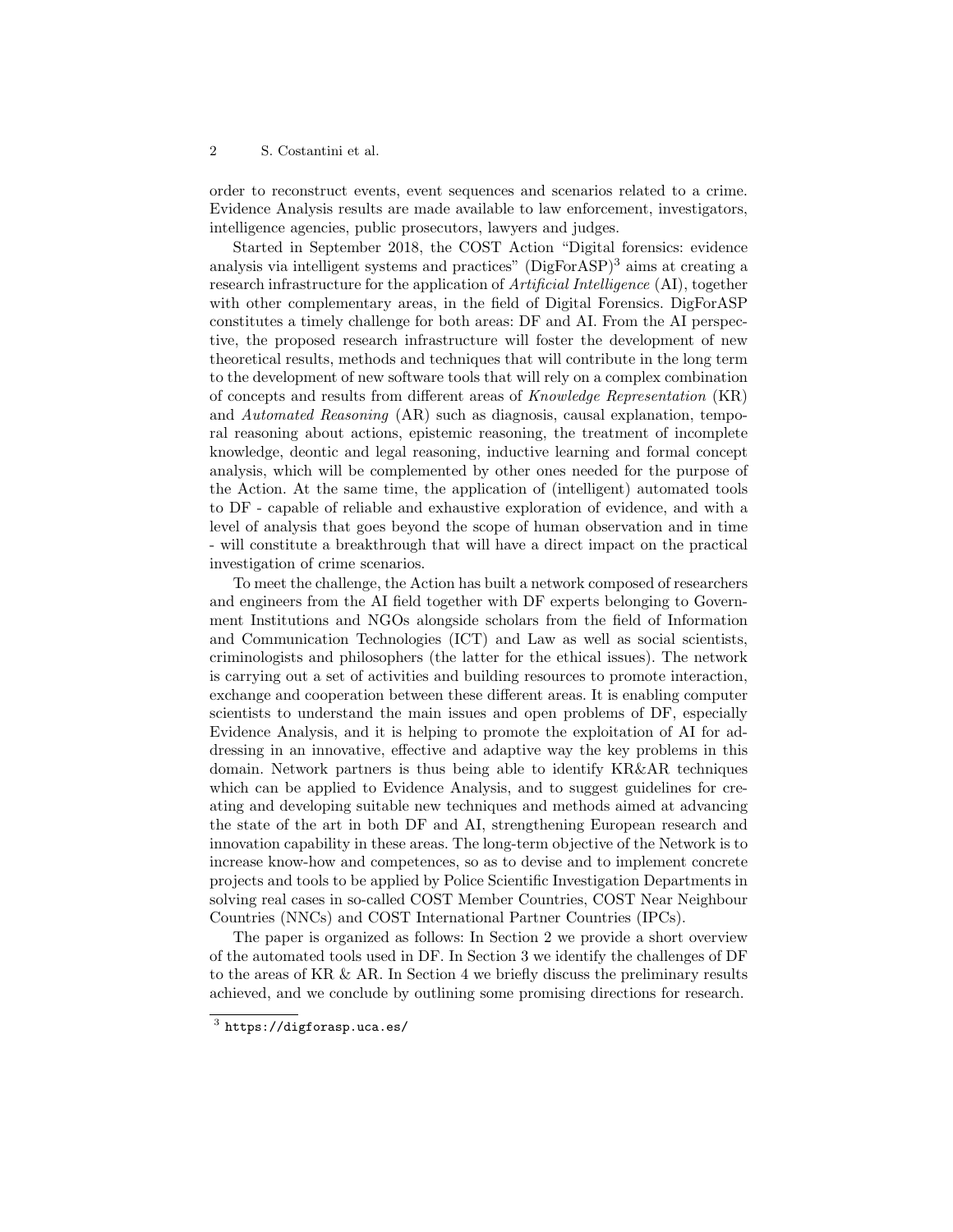## 2 State of the Art in Digital Forensics

Digital Forensics is a complex and rapidly evolving field, where methods for collecting evidence are varied, rapidly evolving and becoming increasingly sophisticated. Clearly, the development of DF is highly related to the development of ICTs in the last decades, and to the widespread diffusion of electronic devices and infrastructures. It involves various disciplines such as computer science, electronic engineering, various branches of law, investigation techniques and criminological sciences. Organizational aspects are also relevant and DF investigation involves, in general, several experts working with sophisticated instruments and software, with limited resources and tight timing.

To better understand the context of DF, we need to provide some details about how investigations are conducted. An investigation consists, in general terms, in a series of actions and initiatives implemented by the investigators (law enforcement and judges) in order to ascertain the "truth" and acquire all possible information and data about a perpetrated crime and related facts with their logical implications. A large number of entities are involved in this process, where they help to pursue a criminal activity, which could still be in progress. In an accurate vision, and according to the Italian Code of Criminal Procedure, investigations can be defined as "the set of activities carried out by the officers and *agents* of the *criminal police*". An investigation has therefore the ultimate goal of establishing the existence of a crime and the consequences that it has determined (generic proof or "*de delicto*"), and identifying the criminals (specific proof or "de reo"). These activities start from the acquisition of the crime notice or from the analysis of a crime scene. Through a series of initiatives and actions, the investigation allows the collection of data and elements which, according to certain deductive logical reasoning, should lead to draw conclusions. Investigative cases are usually complex, and involve a number of factors that need to be taken into account. Most of the collected data are nowadays obtained through digital devices and platforms either seized from the suspects, or available on the Internet or shared by telecommunication companies. This explains the increasing importance of DF in the legal process.

DF is divided into sub-fields according to the kind of data analyzed, including those extracted from the Internet, and it encompasses the following phases: (1) Identification, (2) Acquisition, (3) Preservation, (4) Evidence Analysis, and (5) Presentation. Phases 1-3 are supported by a number of hardware and software tools, the latter being both proprietary and open source. These tools are continuously evolving to follow the evolution of the involved technologies and devices, and recently related procedures have been standardized in all communities. However, they do not require advanced reasoning capabilities. Phase 4, i.e. Evidence Analysis, is where the main thrust of the Action will lie. It involves examining fragmented, incomplete knowledge, and aggregating evidence items into complex scenarios possibly involving time, uncertainty, causality and alternative possibilities. Currently, no single established procedure exists for Evidence Analysis, which is usually performed by Scientific Investigation experts on the basis of their experience and intuition. This phase requires therefore advanced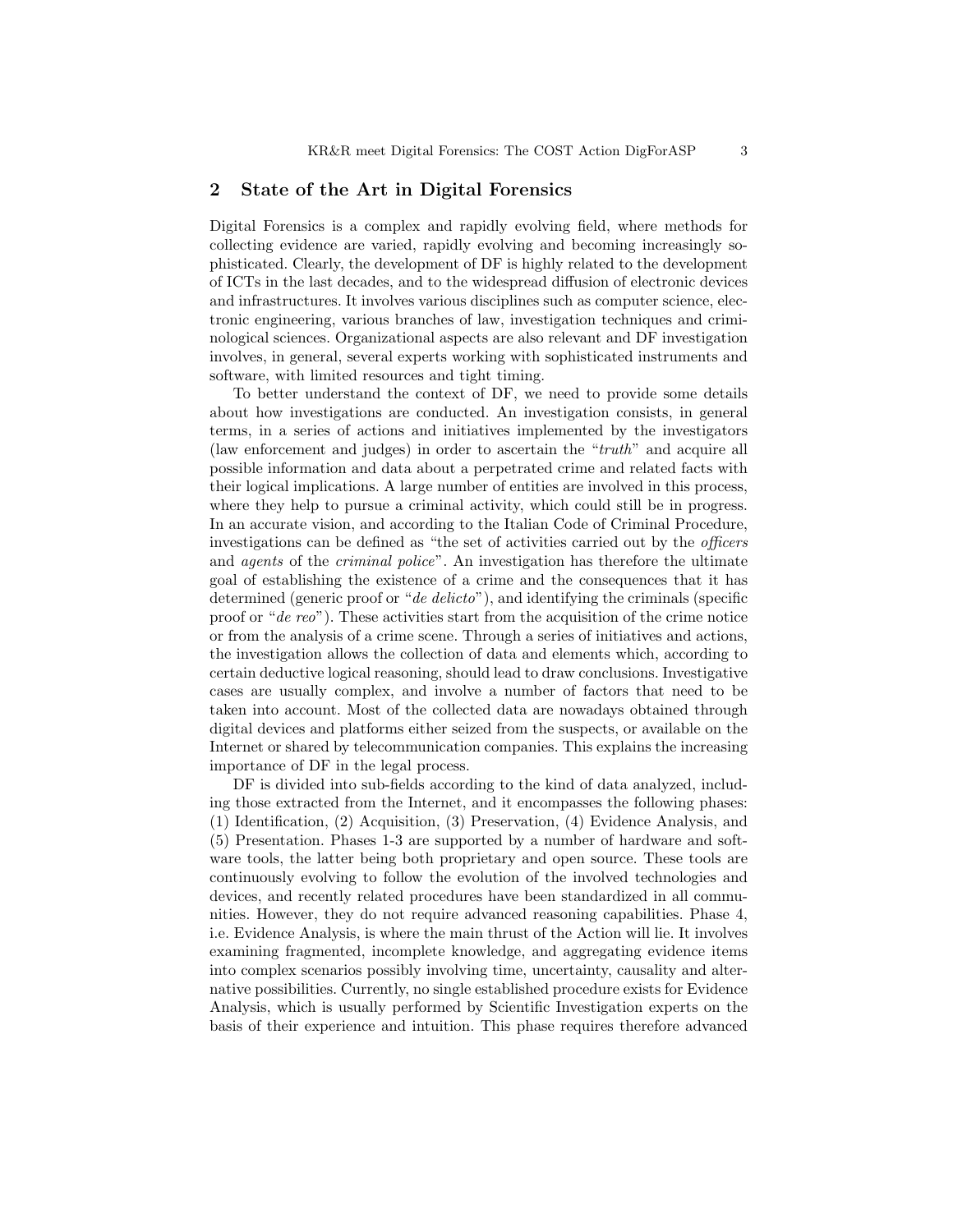#### 4 S. Costantini et al.

reasoning capabilities that are not currently supported by available devices and software. In fact, these are limited to data recovery (and data recognition) and to providing metadata (size, dates of creation/modification/elimination, etc.). Therefore, such retrieved data must be analysed by human experts, possibly with the support of available automated tools. However such tools, apart from text analysis, header files analysis and mining software packages, operate as a "black box" (i.e., they provide results without motivation or explanation), and for verification of the results one needs to perform a secondary analysis.

It should be acknowledged that AI techniques have been already applied to DF for different purposes. However, they have mainly focused on data retrieval and categorization tasks. The analysis of image and video files or the detection of anomalies in large databases such as email exchanges, network transactions, etc. are examples of such applications. These tasks benefit in particular from Machine Learning (ML) techniques. The Action takes a step beyond the state of the art as it fosters the application of KR&R methods to retrieved data in order to elicit evidence that can be used in a trial. For instance, from data items retrieved from different sources (like, e.g., mobile devices, social network activities, cloud computing tracks, etc.), we may obtain the set of all possible patterns of activity of a suspect during the execution of a crime. AR tools can constitute a crucial advantage since the amount of data to examine and interpret is large and keeps growing with the increasing adoption of digital devices in everyday life. Thus, the Action proposes innovations in the following two directions:

- 1. a substantial evolution of the current paradigm of evaluation and interpretation of data in DF, which might be exportable, in the future, also to other Forensic Sciences;
- 2. a breakthrough innovation for the judicial system, based on the possibility of adopting intelligent, reliable and dependable decision-support systems for the reconstruction of facts, able to take into account the wide number of elements and variables involved in complex cases, so as to aid judges in their assessments and decisions.

## 3 Research challenges for KR and AR in DigForASP

Unlike the phase of Identification, where the application of ML techniques can be useful for the analysis of big data, the phase of Evidence Analysis has particular requirements that make the proposal of DigForASP based upon KR and AR a much more promising approach, potentially becoming a breakthrough in the state-of-the-art. The ultimate goal of Evidence Analysis is the formulation of verifiable evidence that can be rationally presented in a trial. Under this perspective, the results provided by ML classifiers or other types of "black box" AI systems do not have more value than human witness' suspicions and cannot be used as legal evidence. Logical methods provide a broad range of proof-based reasoning functionalities that can be implemented in a declarative framework where the problem specification and the computational program are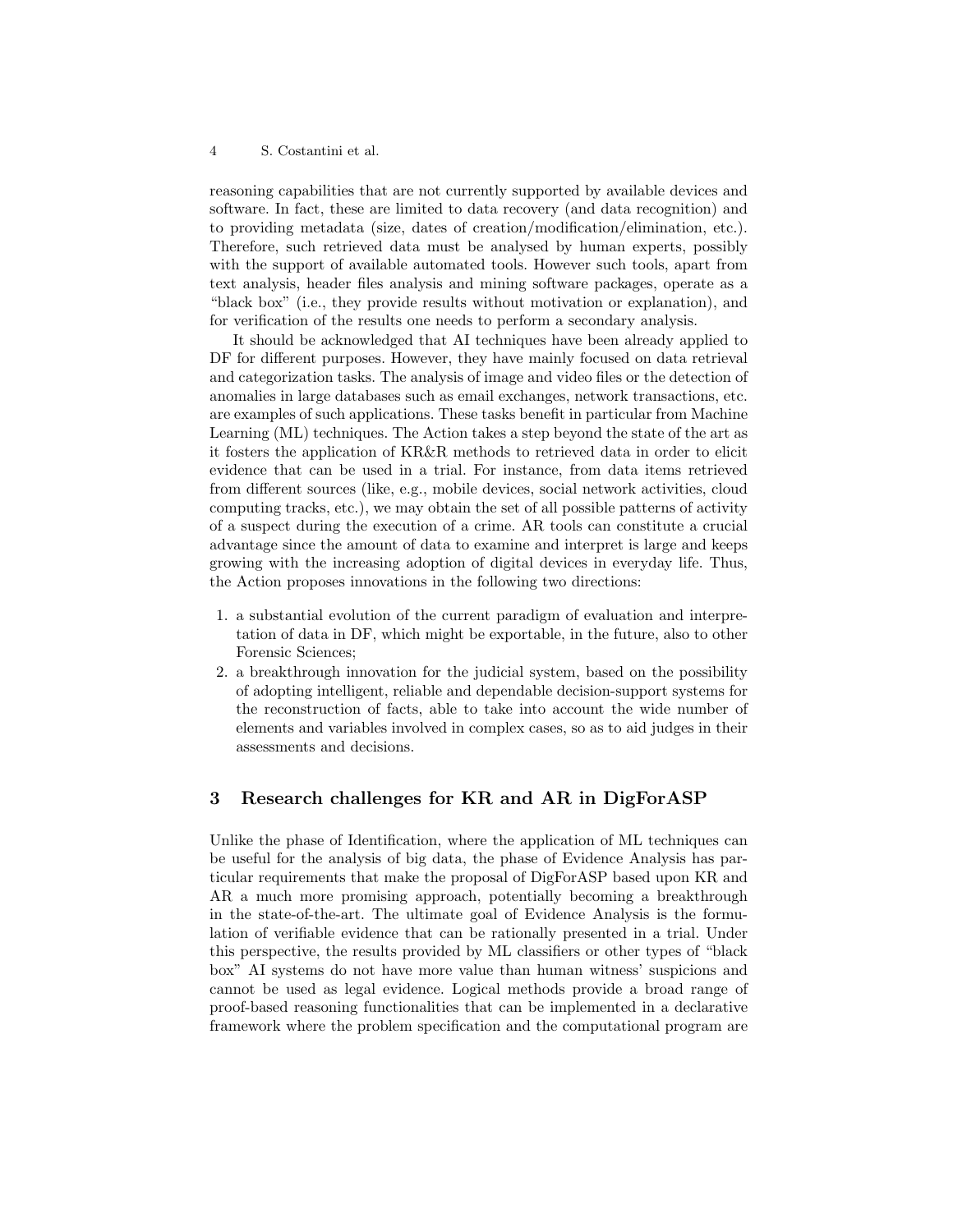closely aligned. This has the benefit that the correctness of the resulting systems can be formally verified. Moreover, recent research has led to new methods for visualising and explaining the results of computed answers (e.g., based on argumentation schemes). So one can not only represent and solve relevant problems, but also provide tools to explain the conclusions (and their proofs) in a transparent, comprehensible and justified way.

DigForASP aims at promoting formal and verifiable AI methods and techniques for Evidence Analysis. As already mentioned, this DF phase requires examining fragmented incomplete knowledge, and aggregating evidence items into complex scenarios. Relevant aspects to be considered include:

- Timing of events and actions;
- Possible causal correlations;
- Uncertainty and imprecision;
- Contexts in which suspicious actions occurred;
- Skills of the involved suspects;
- Awareness of the involved suspects of committing a violation or a crime and of the degree of severity of the violation/crime.

Moreover, given available evidence, several possible underlying scenarios may exist that should be identified, examined and evaluated. Currently, no single established procedure exists for this phase, which is usually performed by Scientific Investigation experts on the basis of their experience and intuition. The aim of the Action is that all the above should be performed via techniques that are verifiable with respect to the results they provide, how such results are generated, and how the results can be explained. Therefore, such software tools can be reliable and trustworthy, in the sense of confidence in the system's correct behaviour. Otherwise there remains an undesirable uncertainty about the outcome of these stages, and different technicians analyzing the same case can reach different conclusions which may lead to different judgements in court.

In AI, several methods and techniques have been developed over the years for uncertain, causal and temporal reasoning, and for devising and examining alternative consistent scenarios that might be compatible with a set of known facts. To the best of our knowledge, these techniques have never been applied to Evidence Analysis. Therefore, studying their applicability in this domain with the aim of developing suitable prototypes is per se a significant advance over the state of the art. Moreover, the application to such a challenging field will foster the refinement and/or improvement of known methods and techniques, and the development of novel ones. Overall, Evidence Analysis constitutes an ideal application domain for logical reasoning in AI, as it combines different classical aspects of KR&R. Also the two areas share a common feature: the search for a proof (a formal proof vs a valid argumentation in a trial). In the short term, DF can provide the AI community with non-trivial AR benchmarks that constitute a breakthrough with respect to available synthetic or ad hoc examples used in the scientific literature. It will act as a proof of concept to check whether different available KR&R techniques and tools are directly applicable or, most probably, require adjustments to take into account the domain features.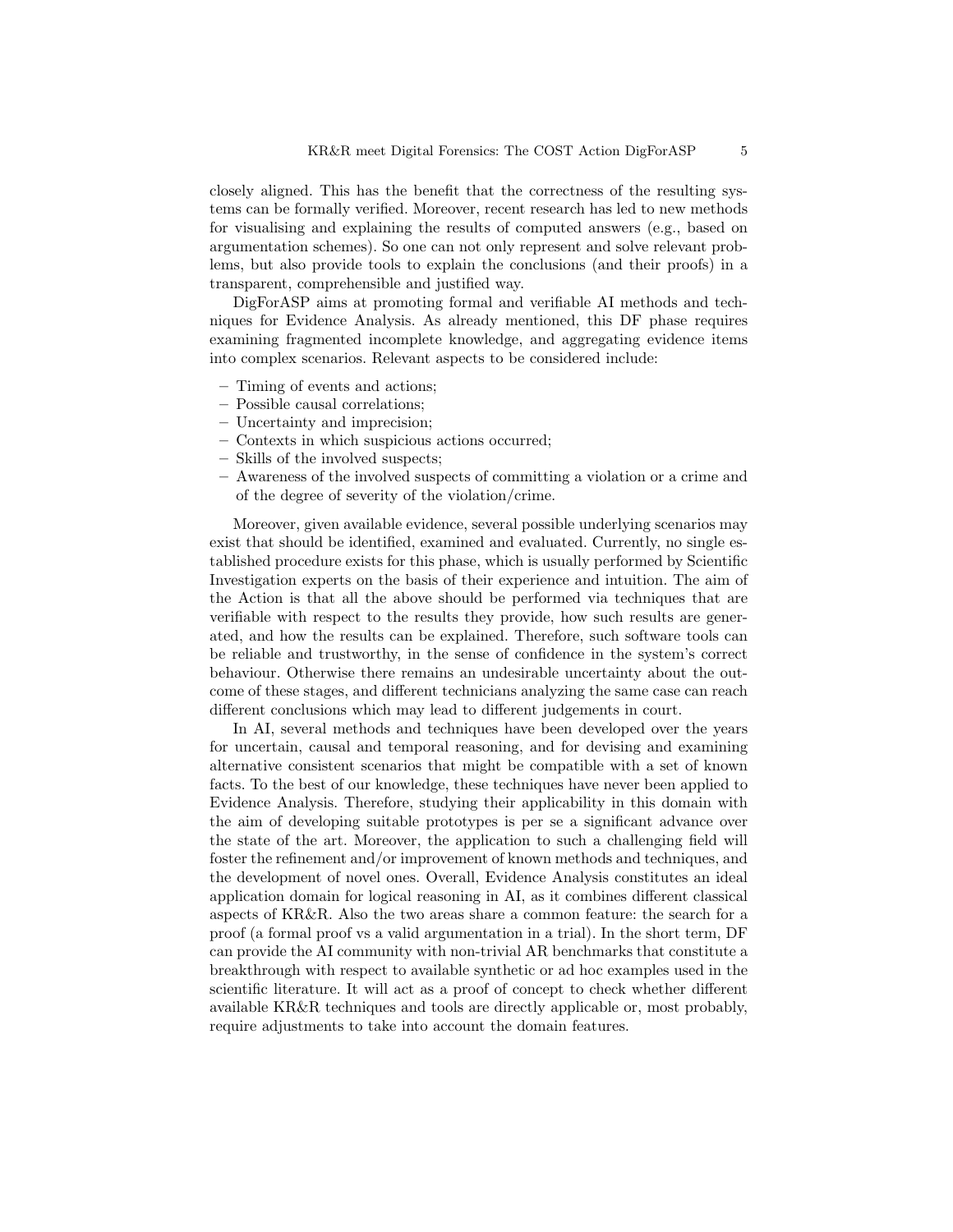6 S. Costantini et al.

## 4 Achievements and Promising Directions

Modern investigative activities consist of well-established practical steps, such as the crime scene reconstruction, alibi verification, as well as the analysis of huge amounts of data coming from data files, smart-phone and telephone logs. So, as a first attempt, we have devised a reformulation of these activities which exploits provably correct encodings of known mathematical problems in order to elicit scenarios from DF data [8, 4]. In particular, we have considered to represent (fragments of) cases in Answer Set Programming (ASP), which is a wellestablished computational logic paradigm for dealing with computationally hard problems (cf., among many, [10, 11, 16, 1, 13, 9] for relevant literature). ASP has been selected for these preliminary experiments because of its ease of use and readability, for the availability of efficient freely available inference engines ("ASP solvers") and for the possibility of performing proof of correctness of the software (the reader may refer to [14, 12, 15] for the definition of the underlying formal properties). When applicable, the ASP encodings generate all possible scenarios compatible with the case's data and constraints. In the general case, this can be of great help as the human expert might sometimes overlook some of the possibilities: this has been verified by everyday practice, where different experts often generate different interpretations. Overall, leveraging the experience gained over the years by investigators, we have been able to claim with good reason that indeed a wide range of fragments of real cases can be mapped to computational problems, often to known ones.

In a future perspective, we may notice that logical methods (like ASP) could provide a broad range of proof-based reasoning functionalities (including, e.g., time and time intervals logic, causality, forms of induction, etc.) that can be integrated into a declarative framework for Evidence Analysis where the problem specification and the computational program are closely aligned. The encoding of cases via such tools would have the benefit that (at least in principle) the correctness of such declarative systems based on computational logic can be formally verified. Moreover, recent research has led to new methods for visualizing and explaining the results of computed answers (e.g., based on argumentation schemes). So, one could not only represent and solve relevant problems, but might also employ suitable tools to explain the conclusions (and their proofs) in a transparent, comprehensible and justified way. The engine of such a future Decision Support System might be based, again remaining within the computational logic realm, on Multi-Context Systems (MCS) [2, 3] and their agent-oriented extensions such as DACMACS (Data-Aware Commitment-based managed Multi-Agent-Context Systems, [6, 7]) and ACEs (Agent Computational Environments, [5]). Agentbased simulation is also a promising direction to explore in Evidence Analysis, since it allows the generation of plausible scenarios. Finally, besides deduction, other inferences should be considered, notably induction and abduction.

Acknowledgments The network "DigForASP - Digital forensics: evidence analysis via intelligent systems and practices" is funded by the European Cooperation in Science and Technology (COST) under the Horizon 2020 framework programme.